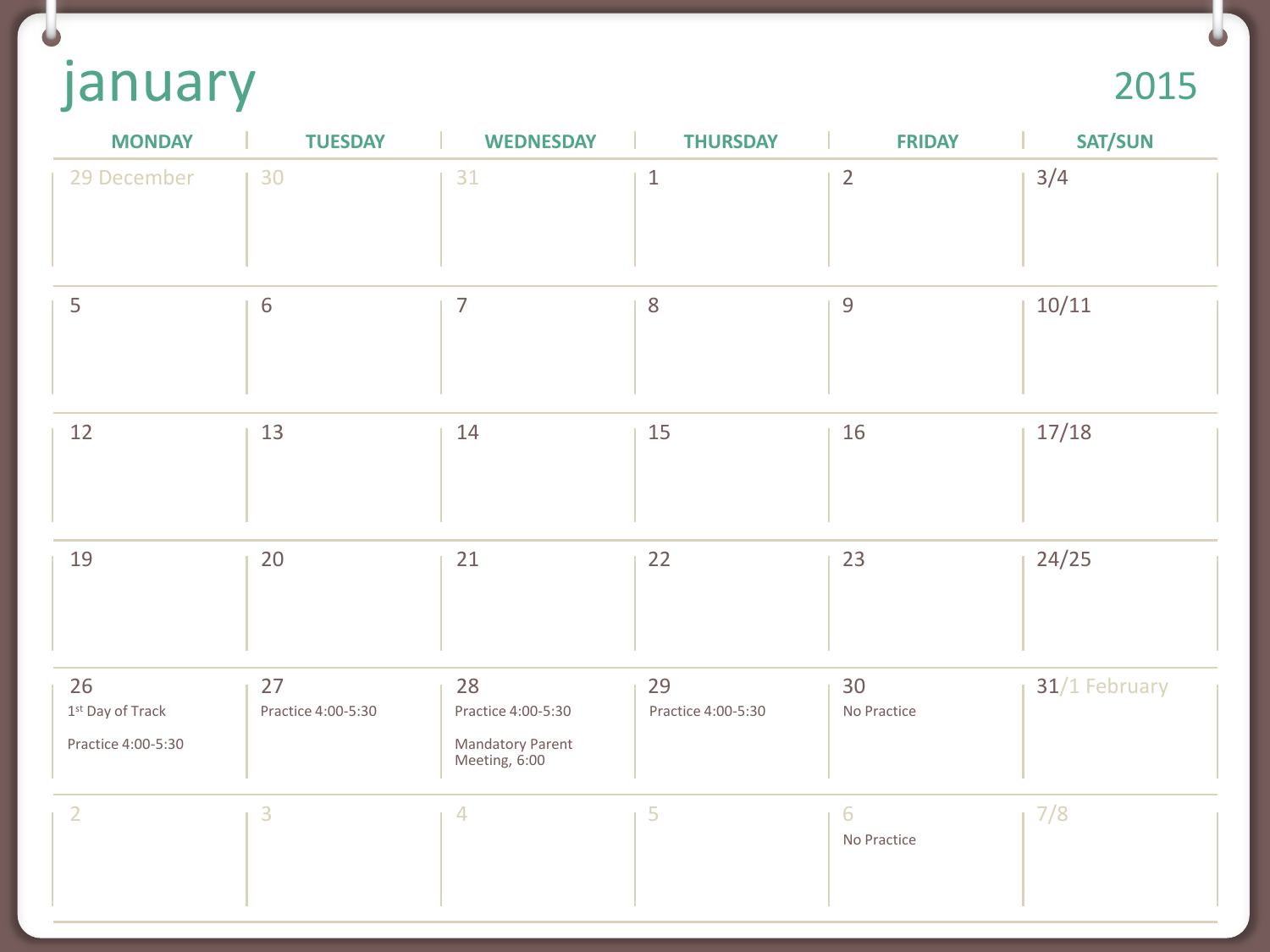## february

## 2015

| <b>MONDAY</b>                        | <b>TUESDAY</b>           | <b>WEDNESDAY</b>         | <b>THURSDAY</b>                                                                                                    | <b>FRIDAY</b>     | <b>SAT/SUN</b> |
|--------------------------------------|--------------------------|--------------------------|--------------------------------------------------------------------------------------------------------------------|-------------------|----------------|
| 26 January<br>Practice 4:00-5:30     | 27<br>Practice 4:00-5:30 | 28<br>Practice 4:00-5:30 | 29<br>Practice 4:00-5:30                                                                                           | 30<br>No Practice | 31/1 February  |
| $\overline{2}$<br>Practice 4:00-5:30 | 3<br>Practice 4:00-5:30  | 4<br>Practice 4:00-5:30  | 5<br>Practice 4:00-5:30                                                                                            | 6<br>No Practice  | 7/8            |
| 9<br>Practice 4:00-5:30              | 10<br>Practice 4:00-5:30 | 11<br>Practice 4:00-5:30 | 12<br>Practice 4:00-5:30                                                                                           | 13<br>No Practice | 14/15          |
| 16<br>Practice 4:00-5:30             | 17<br>Practice 4:00-5:30 | 18<br>Practice 4:00-5:30 | 19<br>Tri - Meet at Westwood<br><b>HS</b><br><b>Field Events Begin at</b><br>4:00<br><b>Running Events at 6:00</b> | 20<br>No Practice | 21/22          |
| 23<br>Practice 4:00-5:30             | 24<br>Practice 4:00-5:30 | 25<br>Practice 4:00-5:30 | 26<br><b>Viper Relays</b><br><b>Field Events begin at</b><br>4:00<br><b>Running Events at 6:00</b>                 | 27<br>No Practice | $28/1$ March   |
| 2                                    | 3                        | 4                        | 5                                                                                                                  | 6                 | 7/8            |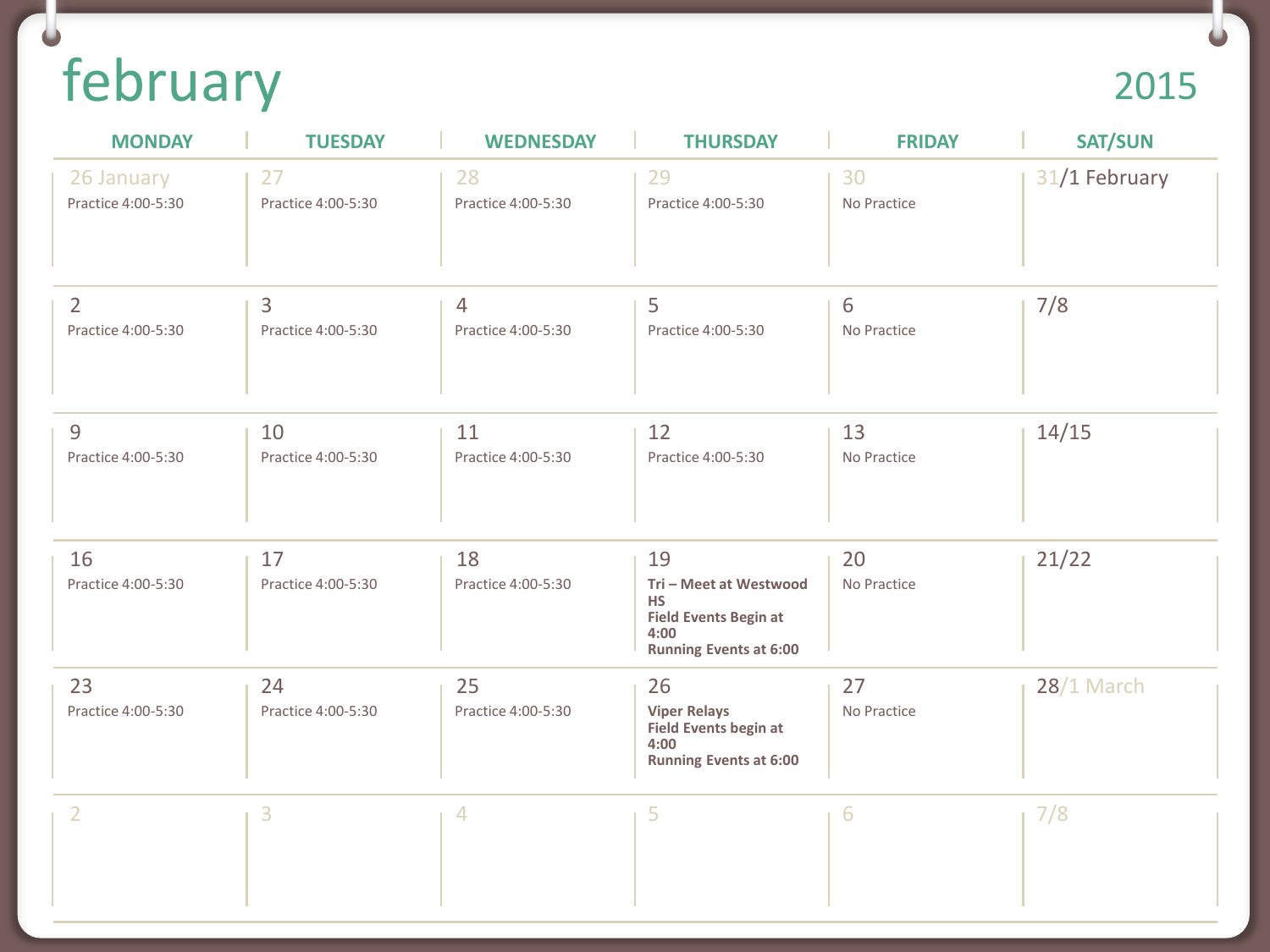## march

## 2015

| <b>MONDAY</b>                              | <b>TUESDAY</b>            | <b>WEDNESDAY</b>                     | <b>THURSDAY</b>                                                                          | <b>FRIDAY</b>                                        | <b>SAT/SUN</b>                                          |
|--------------------------------------------|---------------------------|--------------------------------------|------------------------------------------------------------------------------------------|------------------------------------------------------|---------------------------------------------------------|
| 23 February                                | 24                        | 25                                   | 26                                                                                       | 27                                                   | 28/1 March                                              |
| $\overline{2}$<br>Practice 4:00-5:30       | 3<br>Practice 4:00-5:30   | $\overline{4}$<br>Practice 4:00-5:30 | 5<br>Hutto Relays                                                                        | 6<br>No Practice                                     | 7/8                                                     |
| 9<br>Practice 4:00-5:30<br>PICTURE DAY @ 4 | 10<br>Practice 4:00-5:30  | 11<br>Practice 4:00-5:30             | 12<br><b>Dripping Springs Relays</b><br>Field Events at 4:00.<br>Running begins at 6:00. | 13<br>No Practice                                    | 14/15                                                   |
| 16<br><b>Spring Break</b>                  | 17<br><b>Spring Break</b> | 18<br><b>Spring Break</b>            | 19<br>Spring Break                                                                       | 20<br><b>Spring Break</b>                            | 21/22                                                   |
| 23<br>Practice 4:00-5:30                   | 24<br>Practice 4:00-5:30  | 25<br>Practice 4:00-5:30             | 26<br>Cedar Park Track Meet                                                              | 27<br><b>Texas Relays</b><br>Varsity Qualifiers Only | 28/29<br><b>Texas Relays</b><br>Varsity Qualifiers Only |
| 30<br>Practice 4:00-5:30                   | 31<br>Practice 4:00-5:30  | 1 April                              | $\overline{2}$                                                                           | 3                                                    | 4/5                                                     |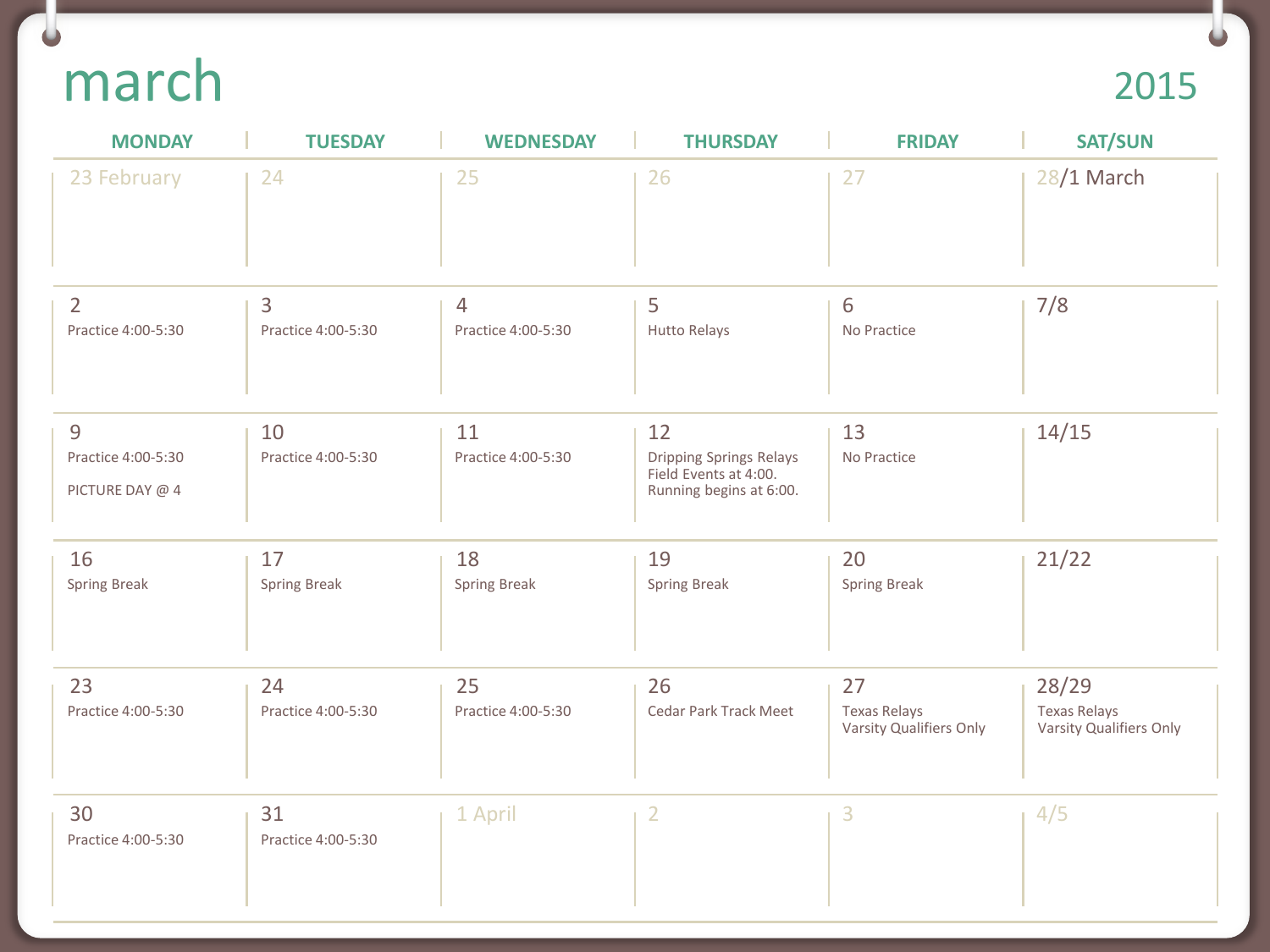april 2015

 $\Box$ 

| <b>MONDAY</b>            | <b>TUESDAY</b>                                    | <b>WEDNESDAY</b>                                  | <b>THURSDAY</b>                                         | <b>FRIDAY</b>     | <b>SAT/SUN</b> |
|--------------------------|---------------------------------------------------|---------------------------------------------------|---------------------------------------------------------|-------------------|----------------|
| 30 March                 | 31                                                | 1 April<br>Practice 4:00-5:30                     | $\overline{2}$<br>Leander Lions Relays                  | 3<br>No School    | 4/5            |
| 6<br>Practice 4:00-5:30  | 7<br>Practice 4:00-5:30                           | 8<br>Practice 4:00-5:30                           | 9<br>Practice 4:00-5:30                                 | 10<br>No Practice | 11/12          |
| 13<br>Practice 4:00-5:30 | 14<br><b>District Prelims</b><br>@ Monroe Stadium | 15<br><b>District Prelims</b><br>@ Monroe Stadium | 16<br><b>District Finals</b><br>@ Monroe Stadium        | 17<br>No Practice | 18/19          |
| 20<br>Practice 4:00-5:30 | 21<br>Practice 4:00-5:30                          | 22<br>Practice 4:00-5:30                          | 23<br>Area Meet<br>Varsity Qualifiers<br>@ Marble Falls | 24<br>No Practice | 25/26          |
| 27<br>Practice 4:00-5:30 | 28<br>Practice 4:00-5:30                          | 29<br>Practice 4:00-5:30                          | 30<br>Practice 4:00-5:30                                | 1 May             | 2/3            |
| 4                        | 5                                                 | 6                                                 | 7                                                       | $8\phantom{1}$    | 9/10           |